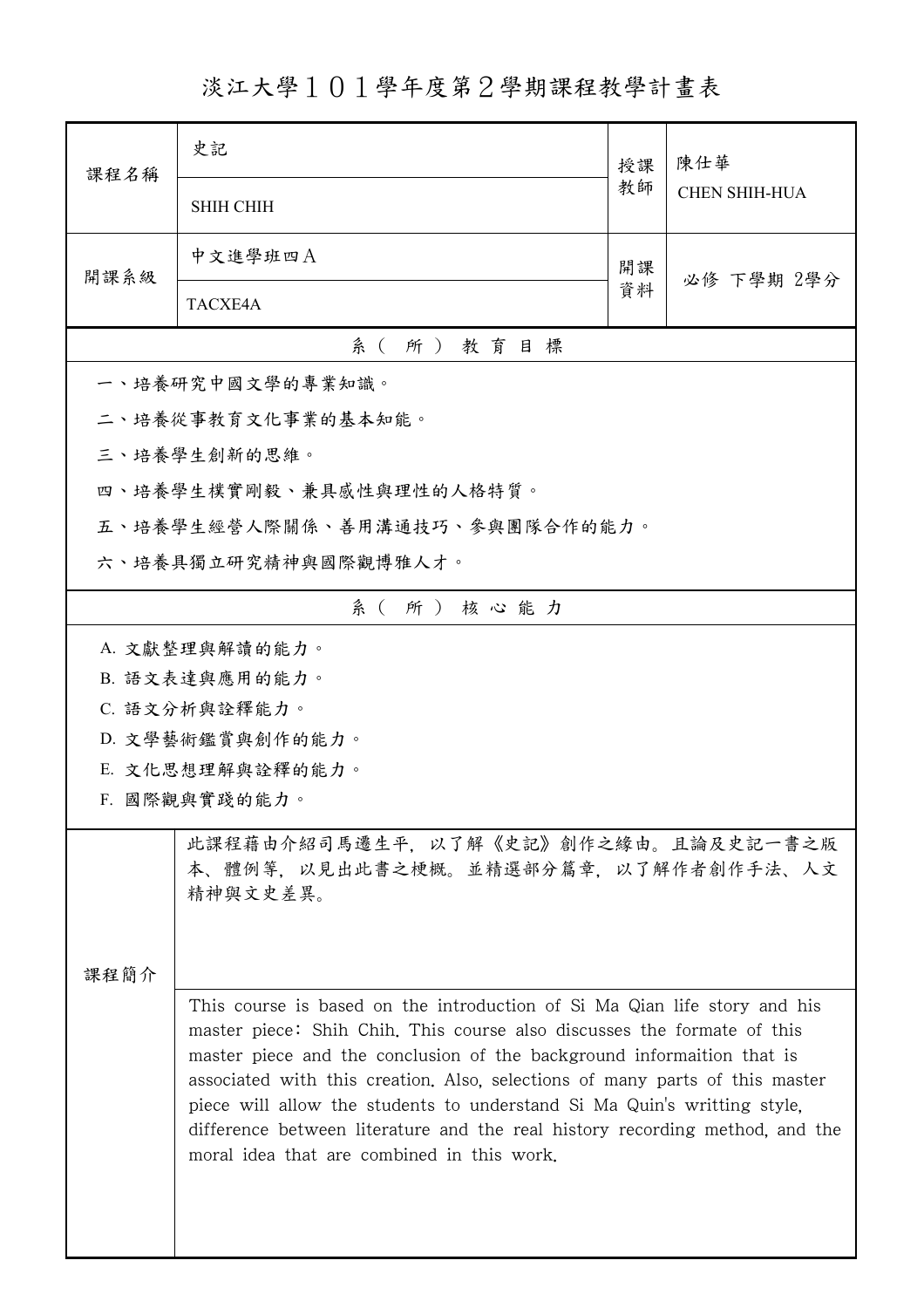本課程教學目標與目標層級、系(所)核心能力相關性 一、目標層級(選填): (一)「認知」(Cognitive 簡稱C)領域:C1 記憶、C2 瞭解、C3 應用、C4 分析、 C5 評鑑、C6 創造 (二)「技能」(Psychomotor 簡稱P)領域:P1 模仿、P2 機械反應、P3 獨立操作、 P4 聯結操作、P5 自動化、P6 創作 (三)「情意」(Affective 簡稱A)領域:A1 接受、A2 反應、A3 重視、A4 組織、 A5 內化、A6 實踐 二、教學目標與「目標層級」、「系(所)核心能力」之相關性:

 (一)請先將課程教學目標分別對應前述之「認知」、「技能」與「情意」的各目標層級, 惟單項教學目標僅能對應C、P、A其中一項。

 (二)若對應「目標層級」有1~6之多項時,僅填列最高層級即可(例如:認知「目標層級」 對應為C3、C5、C6項時,只需填列C6即可,技能與情意目標層級亦同)。

 (三)再依據所訂各項教學目標分別對應其「系(所)核心能力」。單項教學目標若對應 「系(所)核心能力」有多項時,則可填列多項「系(所)核心能力」。

(例如:「系(所)核心能力」可對應A、AD、BEF時,則均填列。)

| 序            |                                  |                                                                                                                                                                                   | 相關性            |              |
|--------------|----------------------------------|-----------------------------------------------------------------------------------------------------------------------------------------------------------------------------------|----------------|--------------|
| 號            | 教學目標(中文)                         | 教學目標(英文)                                                                                                                                                                          | 目標層級           | 系(所)核心能力     |
| $\mathbf{1}$ | 分析史記創作手法人文精神與文史<br>差異進而了解歷史傳記之撰寫 | to understand Si Ma Quin's<br>writting style, difference<br>between literature and the<br>real history recording method,<br>and the moral idea that are<br>combined in this work. | C <sub>5</sub> | <b>ABCDE</b> |
|              |                                  | 教學目標之教學方法與評量方法                                                                                                                                                                    |                |              |
| 序<br>號       | 教學目標                             | 教學方法                                                                                                                                                                              |                | 評量方法         |
| $\mathbf{1}$ | 分析史記創作手法人文精神與文史<br>差異進而了解歷史傳記之撰寫 | 講述、討論                                                                                                                                                                             | 表現             | 紙筆測驗、報告、上課   |
|              |                                  |                                                                                                                                                                                   |                |              |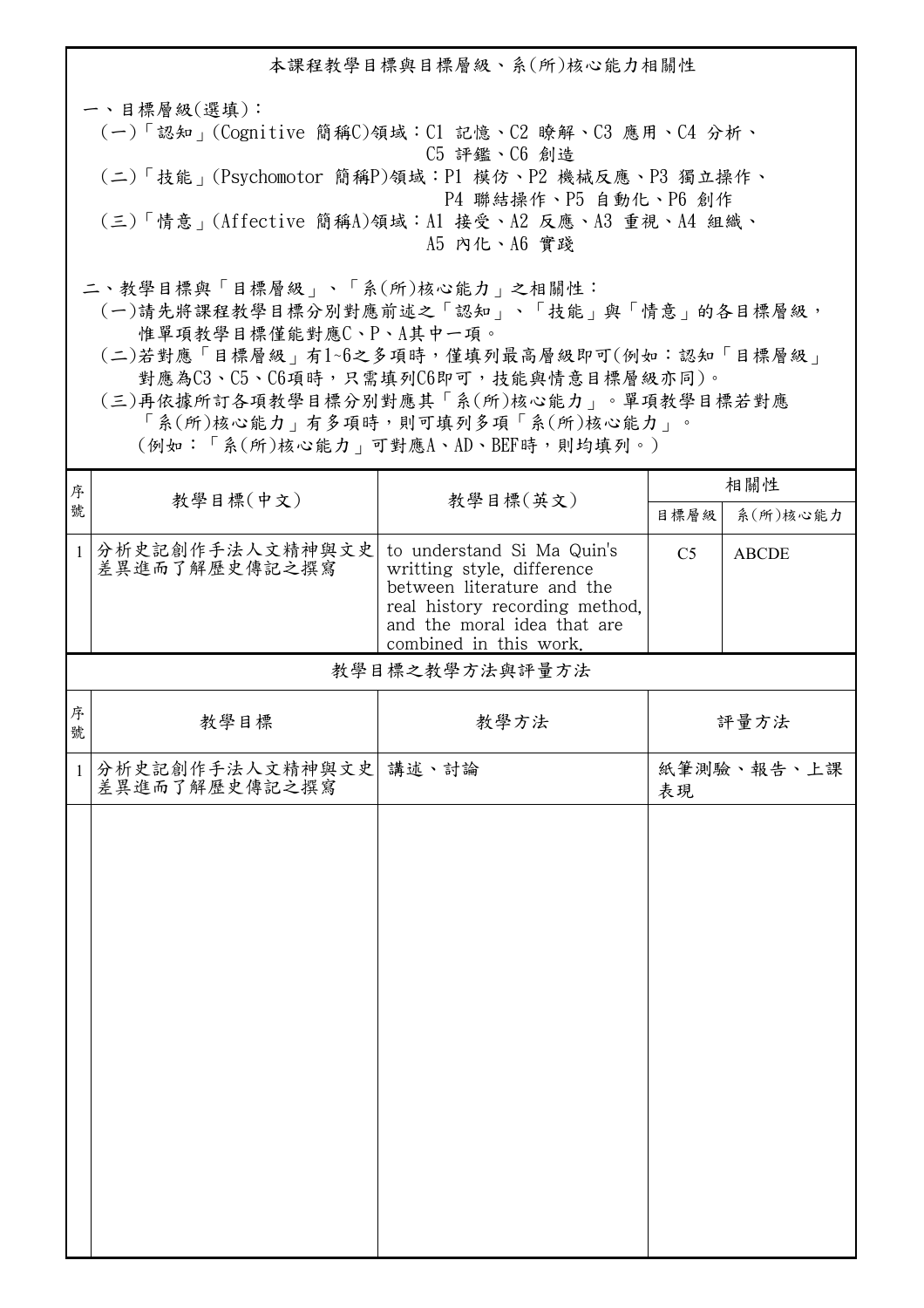| 本課程之設計與教學已融入本校校級基本素養        |                                                |           |                      |    |
|-----------------------------|------------------------------------------------|-----------|----------------------|----|
| 淡江大學校級基本素養                  |                                                |           | 內涵說明                 |    |
|                             | 全球視野<br>$\langle \ \rangle$                    |           |                      |    |
|                             | 洞悉未來                                           |           |                      |    |
|                             | 資訊運用<br>$\langle \ \rangle$                    |           |                      |    |
|                             | 品德倫理                                           |           |                      |    |
| 獨立思考                        |                                                |           |                      |    |
|                             | 樂活健康<br>$\langle \, \rangle$                   |           |                      |    |
| 團隊合作<br>$\langle \ \rangle$ |                                                |           |                      |    |
|                             | 美學涵養                                           |           |                      |    |
|                             |                                                |           | 授課進度表                |    |
| 週<br>次                      | 日期起訖                                           |           | 內 容 (Subject/Topics) | 備註 |
| 1                           | $102/02/18$ ~<br>102/02/24                     | 史記撰寫的時代背景 |                      |    |
| $\sqrt{2}$                  | $102/02/25$ ~<br>102/03/03                     | 史記撰寫的時代背景 |                      |    |
| $\mathfrak{Z}$              | $102/03/04$ ~<br>102/03/10                     | 司馬遷的生平    |                      |    |
| $\overline{4}$              | $102/03/11$ ~<br>102/03/17                     | 司馬遷的生平    |                      |    |
| 5                           | $102/03/18$ ~<br>102/03/24                     | 司馬遷的生平    |                      |    |
| 6                           | $102/03/25$ ~<br>102/03/31                     | 史記的版本與註解  |                      |    |
| $\overline{7}$              | $102/04/01 \sim$<br>102/04/07<br>$102/04/08$ ~ | 史記的體例     |                      |    |
| $\,$ 8 $\,$                 | 102/04/14<br>$102/04/15$ ~                     | 史記的體例     |                      |    |
| 9                           | 102/04/21<br>$102/04/22$ ~                     | 史記研究綜述    |                      |    |
| $10\,$                      | 102/04/28<br>$102/04/29$ ~                     | 期中考試週     |                      |    |
| 11                          | 102/05/05<br>$102/05/06 \sim$                  | 史記篇章研讀    |                      |    |
| 12                          | 102/05/12                                      | 史記篇章研讀    |                      |    |
|                             |                                                |           |                      |    |